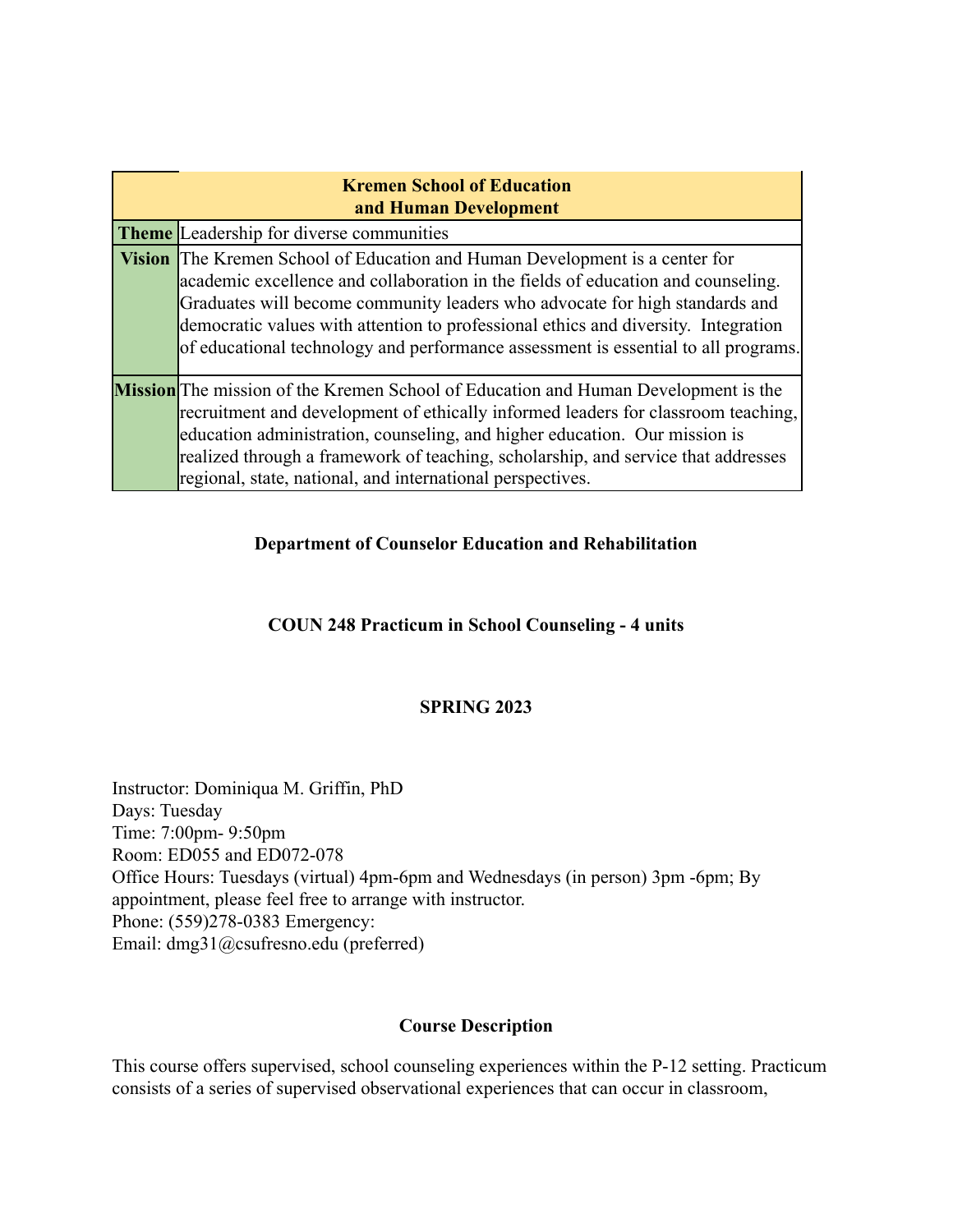laboratory, and field-based settings, providing for the application of knowledge and the development of skills. This class should be taken prior to beginning Fieldwork Experience (COUN 249). There will be 1.5 hours of group supervision from the counselor education faculty each week and 1 hour of individual or triadic supervision from the site supervisor. Practicum students complete at least 40 clock hours of direct service with actual clients that contributes to the development of counseling skills which will comprise 20hrs in the department clinic and 20hrs of observations at a K-12 school site. Practicum activities will include a more observational experience, such as observing a school counselor's sessions, shadowing a counselor and attending various meetings with the counselor. These activities will enhance students' knowledge about counseling theories, skills, interventions, and classroom management. Trainees will specifically learn how to establish a strong therapeutic alliance, collaborate with counselors and students to develop counseling goals, implement intervention strategies to serve the unique needs of their students, evaluate counseling outcomes, and effectively terminate the counseling relationship. Issues of diversity including but not limited to gender, ethnicity, socioeconomic class, sexual orientation, and disability, as they impact the counseling process, will be explored. Students will receive feedback regarding their counseling skills from the instructor, peer consultants, and peers. Furthermore, students will practice supervisory skills by providing constructive feedback to peers. Course material will be presented using systematically varied instructional models, including lecture, student discussion, case studies, student presentations, demonstrations, and assigned readings. Content will cover issues that enhance counseling skills and the therapeutic alliance, including legal and ethical issues in K-12 settings.

#### **CTC STANDARDS**

#### Program Standard 4: Clinical Practice

Candidates are provided opportunities to engage in field experiences that are designed to facilitate the application of theoretical concepts in school settings. The field experience introduces each candidate to the major duties and responsibilities authorized by the school counseling pupil personnel services credential as articulated in the SCPEs. The program provides preparation for field experience supervisors on program requirements, models of supervision and the SCPEs, in collaboration with partners and school-site supervisors. Partners share responsibility and the program collaborates with partners on the design and quality of field experiences. The training of future pupil personnel professionals depends on partnerships between university training programs and school districts that provide high-quality comprehensive field experience training opportunities. In addition to the university-based training opportunities, candidates receive supervision from school-based practitioners. The program ensures that the school-site supervisor understands the training objectives of the university training program and are skilled in the process of supervising and guiding the skill development of candidates. The program is responsible for the evaluation of clinical progress; and assessment and verification of candidate competence. Field experience includes the completion of both practica and fieldwork.

Practica: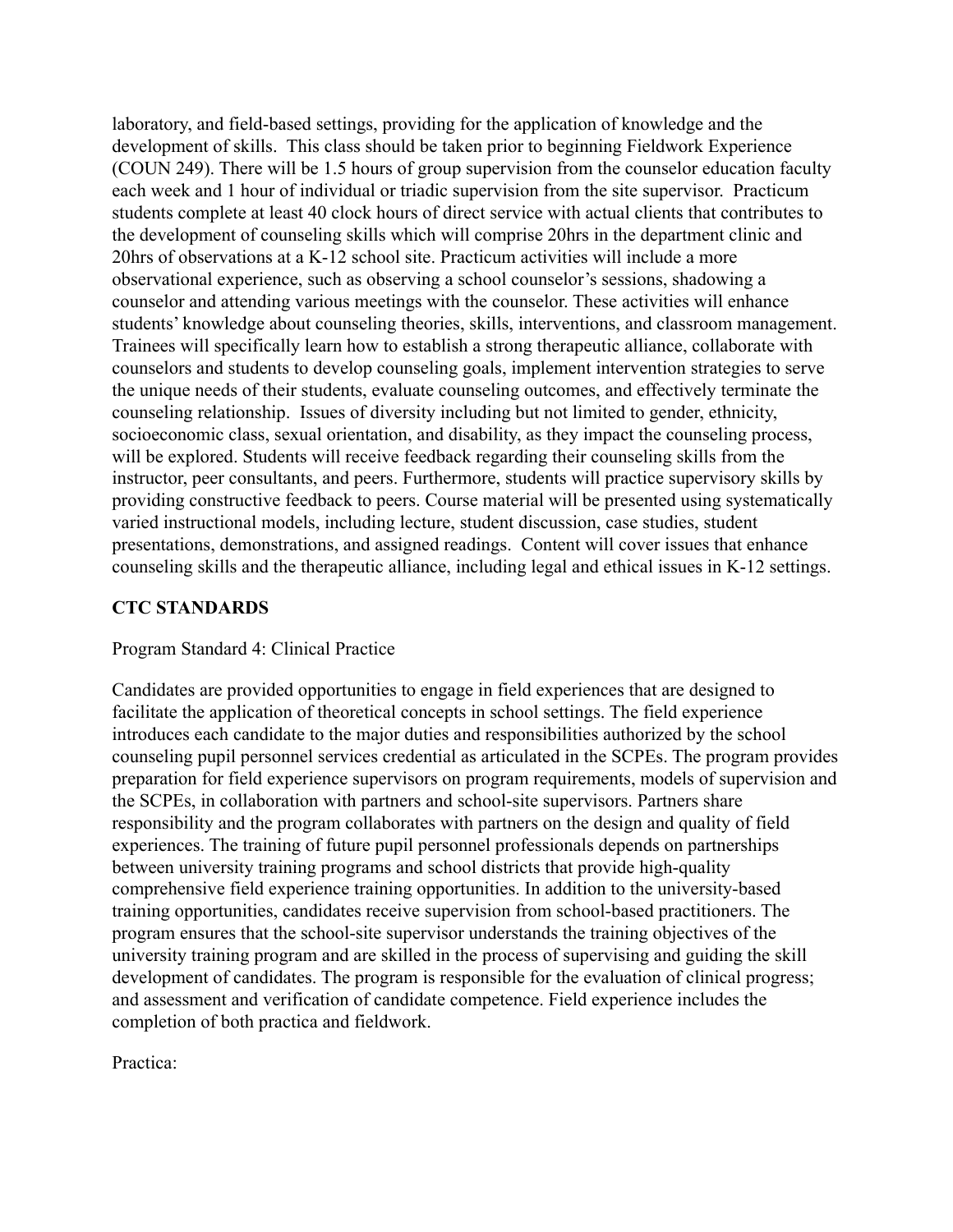A minimum of one hundred (100) clock hours in a practicum experience, includes but not limited to: (a) peer counseling related to a university or college program practicum course; (b) personal and career assessments; (c) personal counseling experience in either an individual or group context; (d) school-based programs serving parents and family members; (e) community service programs serving children and families; (f) school related experience such as "shadowing" a school counselor, observing classroom instruction, attending district and school-based meetings, and mapping school-based community resources. Practica experiences should be completed prior to the field experience.

# **NOTE: SUPERVISION FROM COUNSELOR EDUCATOR DOES NOT COUNT TOWARD THE 100 HRS, ONLY HRS WITH THE ON-SITE SUPERVISOR WILL COUNT.**

# **CACREP STANDARDS**

# **PRACTICUM**

F. Students complete supervised counseling practicum experiences that total a minimum of 100 clock hours over a full academic term that is a minimum of 10 weeks.

G. Practicum students complete at least 40 clock hours of direct service with actual clients that contributes to the development of counseling skills.

H. Practicum students have weekly interaction with supervisors that averages one hour per week of individual and/or triadic supervision throughout the practicum by (1) a counselor education program faculty member, (2) a student supervisor who is under the supervision of a counselor education program faculty member, or  $(3)$  a site supervisor who is working in consultation on a regular schedule with a counselor education program faculty member in accordance with the supervision agreement.

I. Practicum students participate in an average of 1½ hours per week of group supervision on a regular schedule throughout the practicum. Group supervision must be provided by a counselor education program faculty member or a student supervisor who is under the supervision of a counselor education program faculty member.

# **COURSE GOALS AND OBJECTIVES**

Candidates will gain a strong school counselor identity by engaging the following:

Knowledge of methods of promoting positive and supportive relationships with pupils such as counseling, teacher collaboration, classroom consultation, advocacy, peer counseling and parent education in working with school staff, parents and other persons having influence on pupils' lives.

Objective: Candidates will be able to describe counseling programs at the elementary, middle and high school levels, including the role of counselors as related to teachers, parents, administrators and multidisciplinary personnel.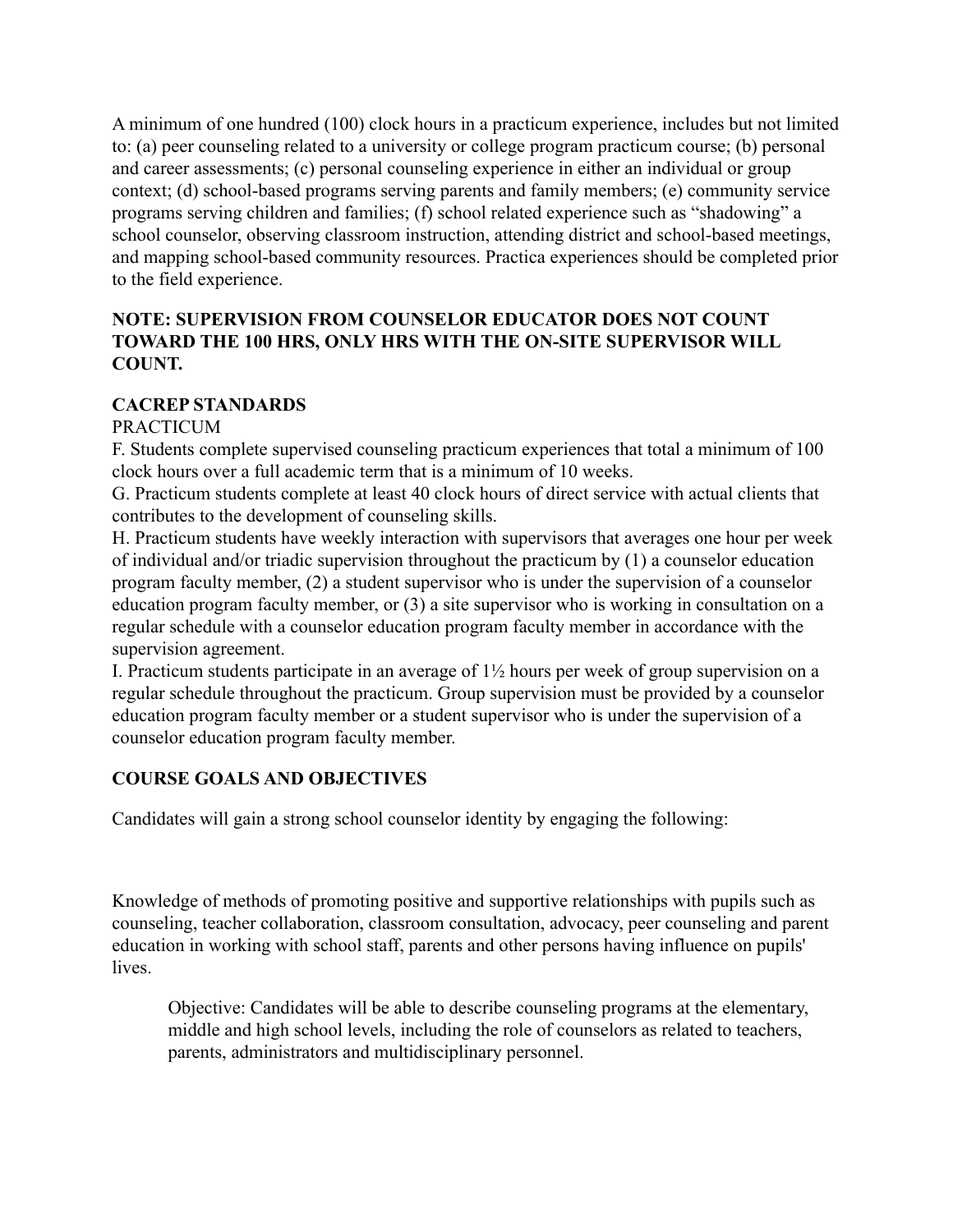Knowledge about the organization and dissemination of information about a school or district's comprehensive pupil support service plan.

Objective: Candidates will be able to describe counseling programs at the elementary, middle and high school levels, including the role of counselors as related to teachers, parents, administrators and multidisciplinary personnel.

Knowledge and understanding for developing, implementing and evaluating a comprehensive and developmental school counseling and guidance program.

Objective: Candidates will be able to describe counseling programs at the elementary, middle and high school levels, including the role of counselors as related to teachers, parents, administrators and multidisciplinary personnel.

# **COURSE REQUIREMENTS AND EVALUATION**

Participate in all class modalities: class exercises, role-plays, and self-assessments. Submit documentation (Summary Log & Signature Verification Log, Reflection Papers) for a total of 100 hours participation.

This course is open to Master's in Counseling (School Counseling/PPS) students and PPS students only. Students must have successfully completed COUN 200 with a grade of "B" or better.

1. Demonstrate basic and advanced counseling skills during individual counseling sessions including the ability to establish therapeutic counseling relationships, design effective intervention strategies, evaluate outcomes, and conduct effective termination of counseling relationships with diverse clients.

2. Assess the counseling process and themselves as counselors through engaging in a series of activities: providing individual counseling, writing reflection journals, and evaluating their own micro-counseling skills and core-conditions implemented in each counseling session (CACREP  $II.G.5.c$ ).

3. Apply theory to practice while counseling clients from diverse backgrounds (CACREP II.G.2.a-f, 3.e, 5.d).

4. Engage in peer-evaluation through observing and critiquing the counseling sessions lead by your peers and providing constructive feedback on the strengths and weaknesses of counseling sessions you observed (CTC #4 and #31).

5. Understand and apply the legal and ethical principles that govern the counseling profession as prescribed by the American Counseling Association (ACA) and American School Counselor Association (ASCA) or related entities (CACREP II.G.1.j; CTC # 6 and #18).

6. Recognize and seek consultation (with instructor) when confronted with "crisis", "safety," "legal" and "ethical" issues presented by the client(s) at the site.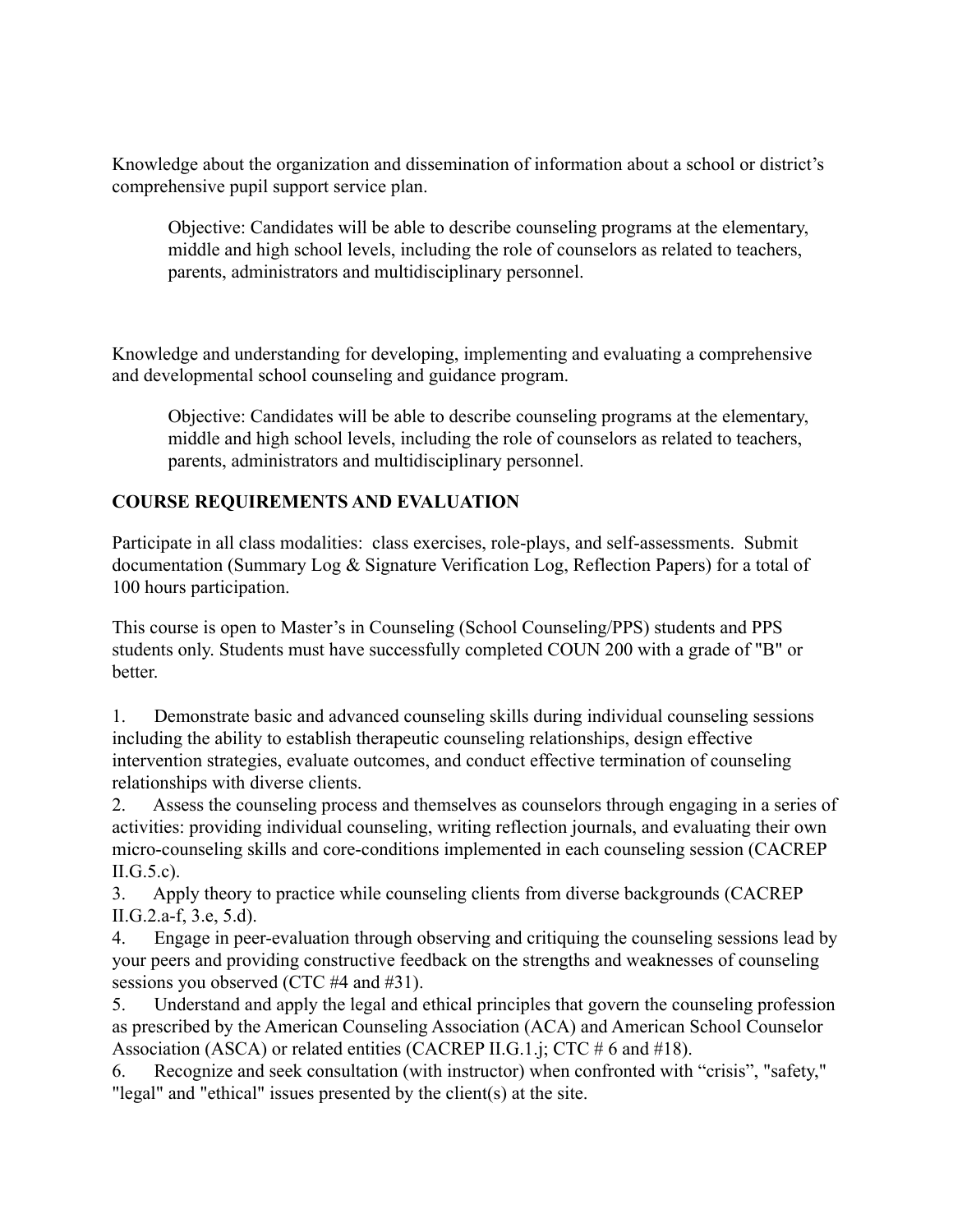7. Write samples of progress notes and case reports that are clear, comprehensive and accurate.

8. Learn about counseling theories and interventions that could support clients in resolution of such issues (e.g. promoting persistence among first generation students, teaching healthy ways to cope with depression, stress management etc.).

9. Expand their capacity to embrace and appreciate diversity through receiving opportunities to connect with college students who might be different than themselves in relation to gender, sexual orientation, ethnicity, religion etc. in a more genuine and meaningful manner.

10. Incorporate social justice and multicultural counseling concepts in counseling sessions.

11. Demonstrate self-care strategies appropriate to the counselor role (CACREP II.G.1.d).

12. Reflect upon the ways in which providing counseling transformed their current perspectives, biases, stereotypes, and sense of "self".

13. Translate the learning gained from engaging in individual counseling sessions to the areas of their specializations and clients they aspire to serve in future.

#### **Required Texts**

1. Handbook for Field Placement: Practicum and Internship in School Counseling (available on Canvas).

2. Copy of ACA Ethical Guidelines (available on Canvas).

3. Copy of ASCA Code of Ethics (available on Canvas).

4. Day-Vines, N., Wood, S. M., Grothaus, T., Craigen, L., Holman, A., Dotson-Blake, K., & Douglass, M. J. (2007). Broaching the subjects of race, ethnicity, and culture during the counseling process. Journal of Counseling and Development : JCD, 85(4), 401-409. (Link on Canvas)

5. All additional texts will be available on Canvas.

#### **Recommended Texts**

1. Hamlet, H. (2016). *School Counseling Practicum and Internship: 30 Essential Lessons.* Kutztown, PA.

#### **Course Requirements**

## **Medical (TB) Clearance**

**Certificate of Clearance**

#### **Interagency Agreement**

#### **Liability Insurance:**

Students automatically purchase malpractice insurance through the university (written by Lloyd's of London) by their registration in this class; unfortunately, you are not a "named insured" and you don't get a policy in your hands. The faculty strongly recommends (and many placements demand) that students have their own insurance, and is recommended for this course, the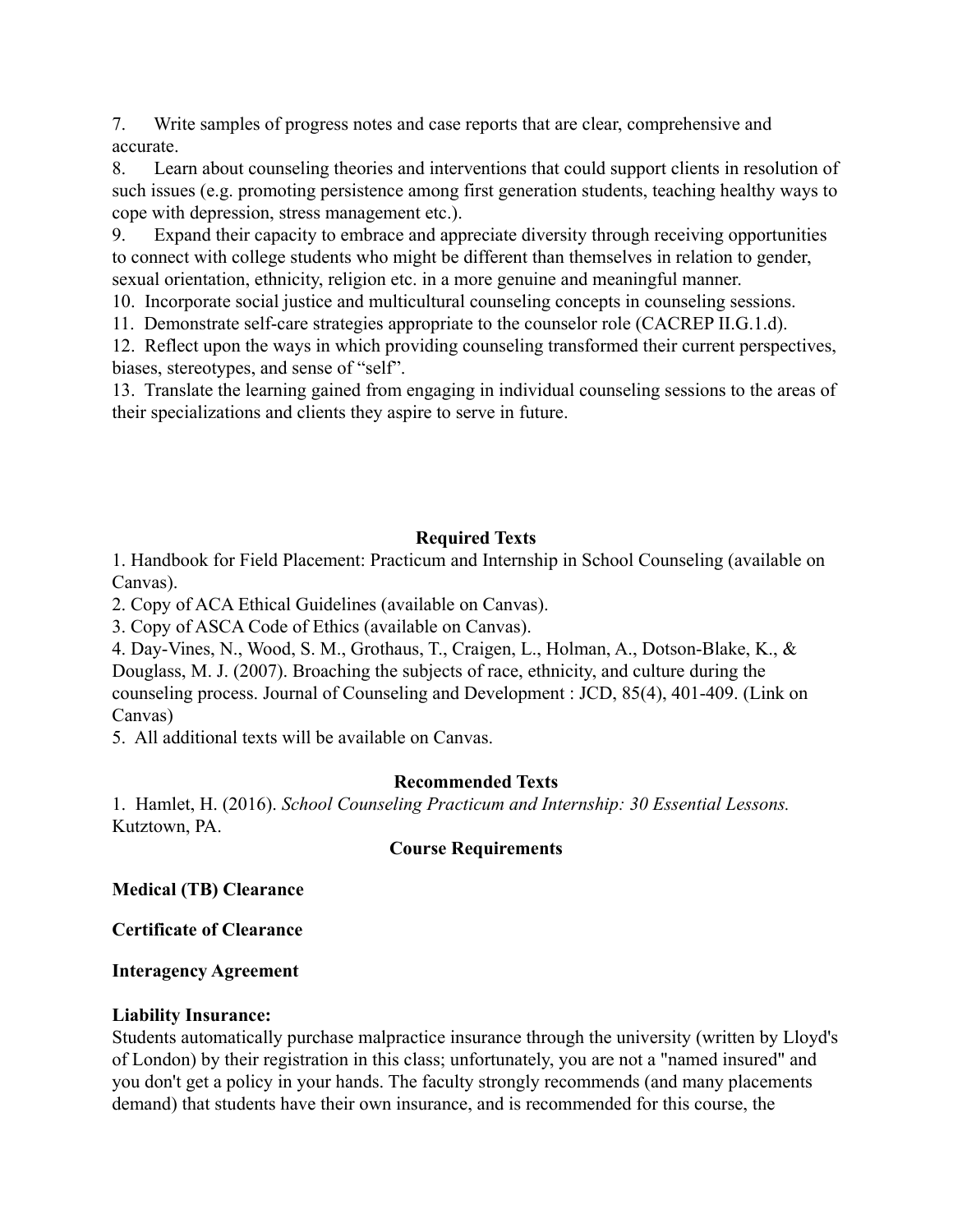insurance comes with a policy face sheet with YOUR NAME on the policy. Malpractice insurance is available through ACA, ASCA, AAMFT, and/or CAMFT (and probably others, too). Since some of you are pursuing the MFCC Degree (and the license in California), you are strongly encouraged to examine the CAMFT program for your independent insurance (it will be something you will carry during your career.) **Note**: ACA, ASCA, AAMFT, and CAMFT are professional counseling organizations that could strengthen your professional identity and expertise as counselors and therapists apart from providing liability insurance.

#### **Adhere to the ACA Code of Ethics and Standards of Practice:**

Practicum students must uphold a high degree of professionalism at all times when working with clients. This includes knowledge of the ACA ethical code and the applicable laws in California. Also read section entitled "Professional Behavior" in the Handbook (CACREP II.G.1.j). (ETHICAL GUIDELINE SIGNATURE FORM)

1. ATTENDANCE: Attend all classes and be on time. If your absence is unavoidable, you must notify the instructor prior to the meeting time. Please send an email at least 24 hours prior to class. Attendance is crucial for this class, for the purposes of providing a professional standard of care for your clients, and the feedback process. Also, appropriate closure is an important aspect of the counseling process for your clients and yourself. It is essential that you attend the final class meeting and final evaluation. Also, you must attend the entire class. I know this is a late class but we will be utilizing the entire time. There will be group supervision at the last hour of class, you must attend. You need to attend all classes, unless there is an emergency or advance notice is given to instructor and client. You grade will be reduced one grade after 2 absences, and be reduced continually for each class thereafter. You may receive an incomplete or failing grade if you do not follow attendance policy.

2. APPOINTMENTS: Do not miss appointments with clients or families. It is extremely important that you do not miss appointments. If your absence is unavoidable, you are responsible for contacting your clients in a timely manner (at least 24 hours in advance) and for notifying your instructor, through email and/or phone. Absences can also make it very difficult to acquire the required number of counseling sessions and observations; you must have the required number to pass the class with a B or better grade. Be sure to set class attendance as a high priority. Unannounced absences are considered "unethical conduct", and could result in a failing grade in the course.

3. ATTIRE: As a basic component of counseling professionalism, it is expected that when you are scheduled to meet with clients you are to wear professional attire. Business casual or business professional are expected. No sneakers and no blue jeans are to be worn when meetings with clients.

## **Group Supervision:**

Students will participate in at least 1.5hrs of group supervision about their specific counseling concerns and issues that may enhance or compromise therapeutic relationship and/or counseling skills. (NCATE 1.2, 1.5, 1.8, 4) 10. GROUP PARTICIPATION: Students will actively and respectfully participate in seminar/group discussion. Topics for seminar/group discussion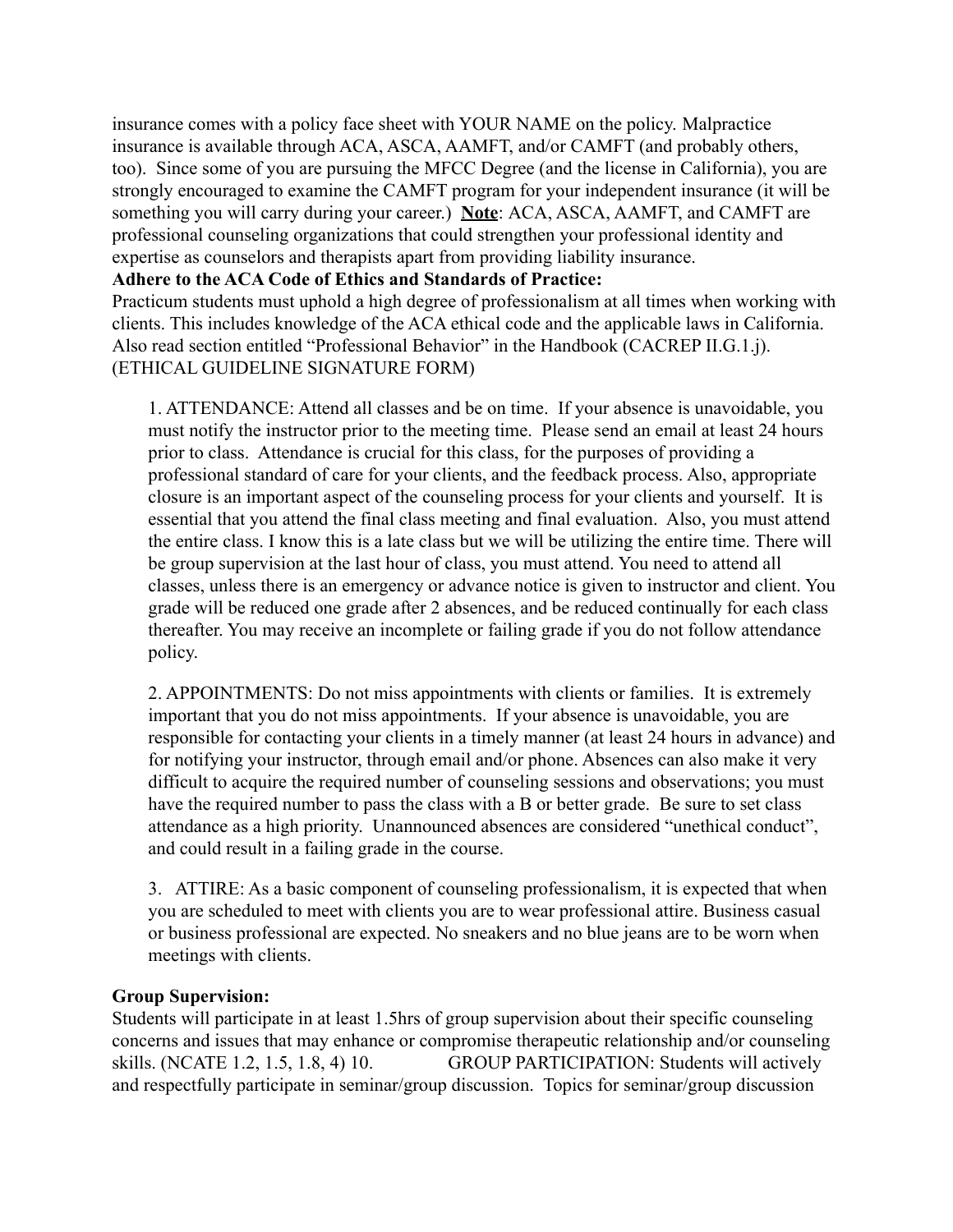will include issues that have relevance to one's counseling skill development: technical, theoretical, case consultation, legal/ethical, and/or personal.

## Activity Logs:

Students are required to complete an Activity Log, which includes Time Sheets (Counseling hours, observations, and supervision). The forms are in the Handbook. These will be turned in at the last class meeting. Students are also required to complete the Proof of Sessions Form as needed for clients, and to give them to the clients at their final sessions. Students who are continuing on to COUN 249 are required to make a copy of their activity logs and submit it to COUN 249 instructor.

#### Evaluations:

Apart from providing students on-going supervision, Instructor will meet students to discuss their mid-term and final evaluations based on the evaluation templates provided by the Counselor Education Program. Students will complete a Clinical Review.

#### Community mapping:

Students will identify the resources found in their community that will assist in serving all students and families at the school site. They should work with the school counselor to identify programs, events, businesses, and organizations that can potentially support the K-12 students. Students should consider culture, equity and social justice as they draft their community mapping documents.

#### Partnerships Book Chapter: LINK ON CANVAS

Griffin, Dana & Farris, Amy (2010). School counselors and collaboration: Finding resources through community asset mapping. Professional School Counseling, 13 (5), 248-256.

## Professional development:

Students are expected to attend a professional development opportunity. The training should include suicide assessment training or crisis management. Students will present documentation on the training and how they relate to the K-12 setting.

#### Self-care plan:

Students will develop a Self-Care Plan that captures how they will be proactive in tending to their overall wellness. They will take on a holistic approach to addressing their needs and wants, to assist with preventing burnout, compassion fatigue and secondary trauma. The plan should include all eight (8) components of wellness (emotional, physical, intellectual, social, occupational, financial, spiritual, environmental). The plan should be developed thoroughly and SMART Goals should be implemented. Students will incorporate a strategic plan to include a practical schedule which incorporates the self-care plan and occupational duties.

#### Counseling Sessions: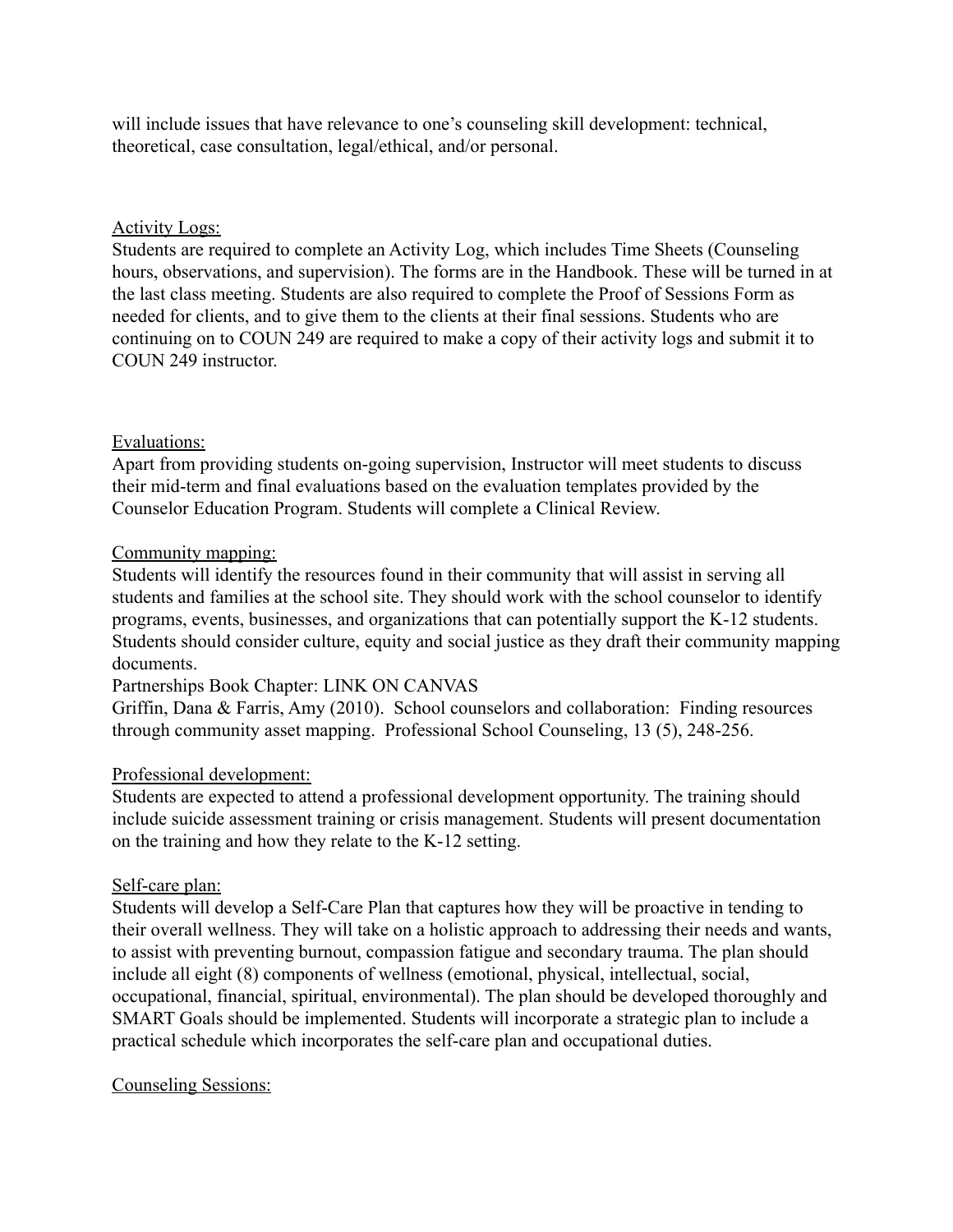Students will meet with three clients for seven sessions throughout the semester. They will provide peer consultation and feedback to each other after each session. The students will meet with the instructor for group supervision as well. The students should focus on the three domains of the ASCA national model when meeting with the clients, including academic, career readiness, and socio-emotional topics.

#### K-12 School Site Observations:

Students will observe individual and group sessions at a K-12 school. They are expected to observe a minimum 20 hours of direct contact with K-12 students. They will spend the remaining 60 hours for in-direct hours. Students may only provide direct services at the school under the supervision of the site supervisor. **Students will also receive indirect hours while completing Peer Observations in the department clinic.**

SESSION NOTES and SUMMARY: Students will submit a completed intake within the first two sessions. Students may be requested to rewrite them, if write-ups are not appropriate and/or guidelines are not followed. Session notes must be completed for all sessions within 48 hours of the session. A format for session notes will be provided by the instructor prior to beginning counseling sessions. In addition, students will write Case Summaries for all clients and submit them at the end of the client's sessions, no later than one week following each final session, and no later than the date specified in the calendar for the last set of clients. (USE FORMAT #1 in the Handbook for COUN 248.) These documents should be maintained in a confidential manner in a virtual client progress folder, and will be turned in to the instructor for review as requested before Midterm and Final Evaluations.

## **Documentation Needed for each client: intake form, informed consent, permission to record, session notes, and case summary**

Client Progress Folders will be turned in to the instructor for review as requested prior to midterm evaluations and again following the last counseling session of the semester. The folders will be held in confidence for one year, and then will be destroyed.

#### **Self-Evaluation:**

Students are required to provide the instructor with a completed Session Evaluation Form for each counseling session. Because the form is about you and your growth as a counselor, there should not be any information on the form that identifies the client for e.g. name or college major. The evaluation form is to engage in self-assessment of basic counseling skills and core therapeutic conditions. (CACREP II.G.5.c); (CTC  $4 \& 31$ )

#### **Peer-Evaluation:**

Students are required to observe and critique 40-minute sessions during the semester. Students are expected to provide feedback (verbal and written) to the counselor for each session observed. Students are required to complete observation forms for each session observed and to give them to the counselor. The counselor will hold all of the written observation forms for their clients' sessions in the client's progress folder. Observations must also be entered on the activity log. To further support the growth of their peers as counselors in training, the peer observer and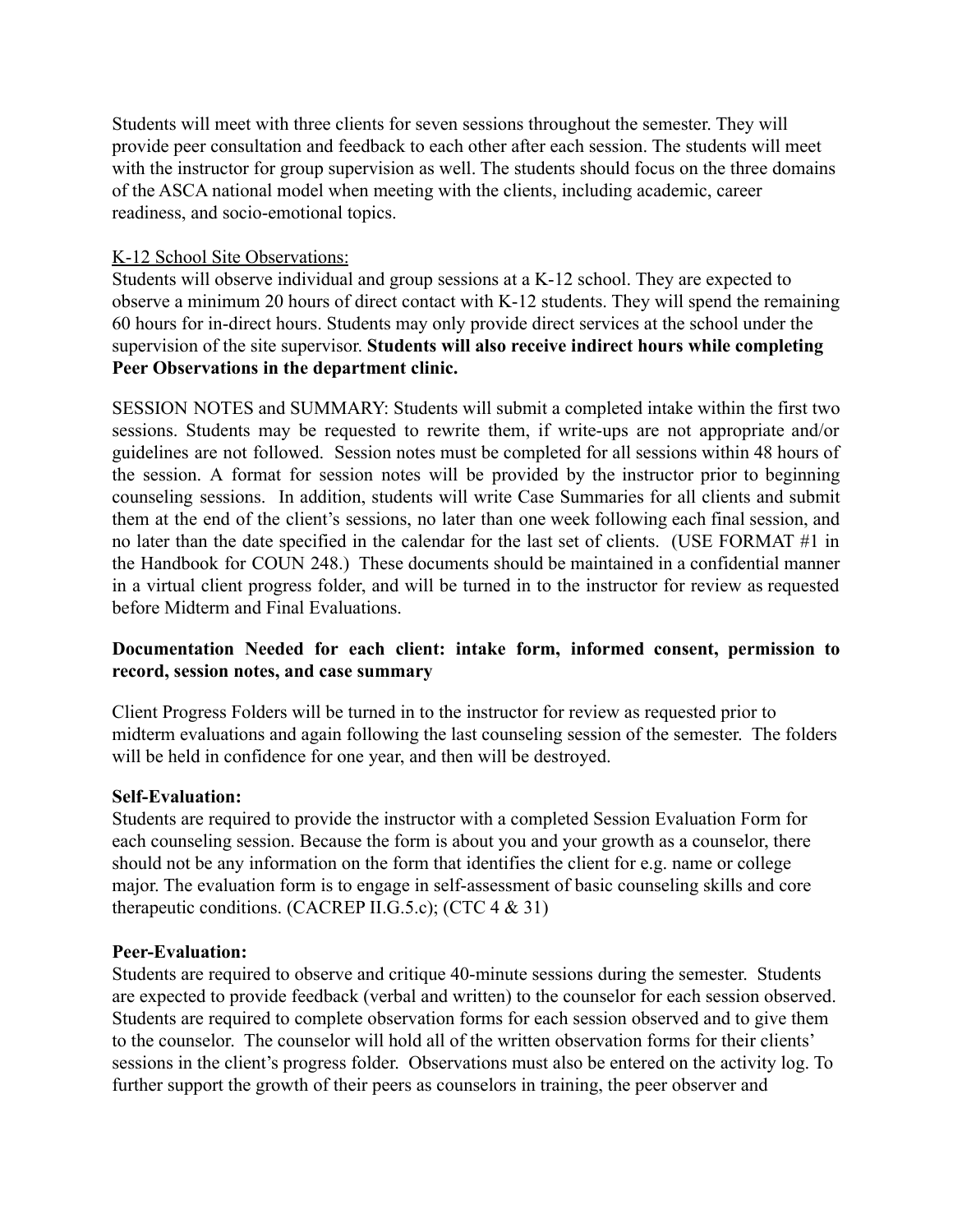counselor are encouraged to meet in-person to discuss the feedback. (CTC 4 & 31); (NCATE 1.2, 1.5, 1.8, 4).

# **Case Presentation:**

Students are required to do a case presentation (based on a written case summary of one client in the clinic) that addresses the following areas: client demographic information, conceptualization of the client, counselor goals, treatment plan and implemented strategies and counseling skills. The presentation (both written and oral) should not include any specific identifying information and all copies should be turned into the group supervisor for shredding at the end of the presentation. In addition, students should bring a cued digital recording to the group supervision session for review (3-5min). Include both a highlight and area of improvement in your video clip(s). Sample case presentation templates are included in handbook. (CTC 8)

# **Reflective Essays:**

Students are required to submit two reflective essays (3 to 5 pages each) on following three themes with follow-up questions that might aid the process of reflection:

# *Beginning of Semester Reflective Essay (3-5 pages)*

- a. For what reason(s) did you decide to become a school counselor?
- b. In this class, you will have opportunity to serve college students through providing them individual counseling and observe K-12 counselors. Consider informal conversations with undergraduates or K-12 students who might know. What are some of the individual and systemic-level issues that they are concerned about? How might these two experiences relate to one another?
- c. What are some of your strengths and weaknesses that might influence your ability to provide counseling to K-12 and college students?

## *Middle of Semester Reflective Essay (3-5 pages)*

- a. Write about a tough day that you had at the clinic or at the school site. You can be creative in your approach, including lyrics, poetry, drawings, or paintings to capture your thoughts, feelings, and concerns.
- b. Address policies and systemic issues that impact the students you are serving. Identify resources or possible solutions to the issues.

## *End of Semester Reflective Essay (5 pages minimum)*

- a. How have you been impacted by your work with clients this semester? How does this work contribute to the larger societal impact? What can you do to advocate for clients and students?
- b. How has the experience of providing individual counseling transformed your own values and sense of "self"?
- c. What are some of the areas you want to continue to grow in as counselors-in-training and in what ways (e.g. any specific self-care strategies)?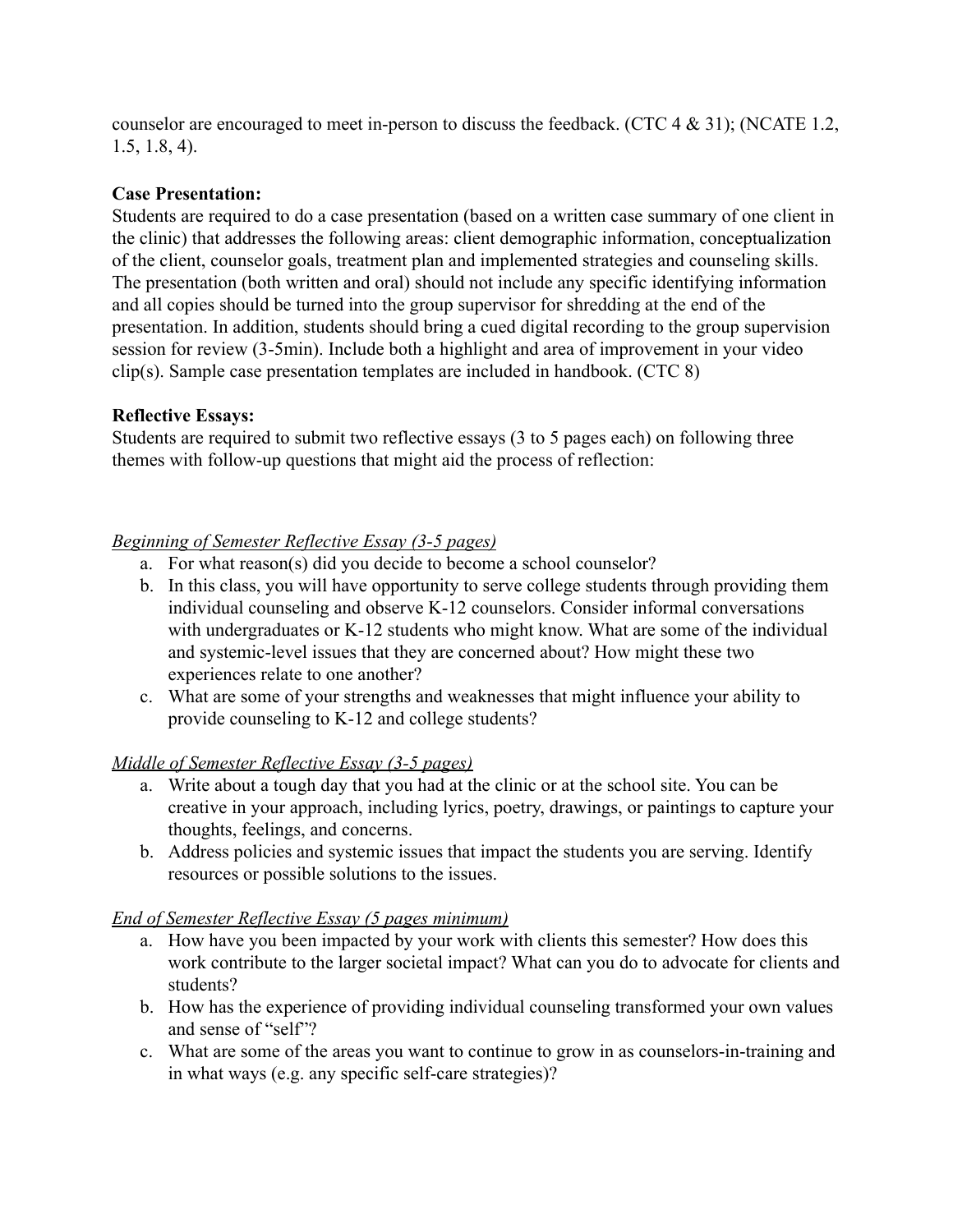d. Include theories and techniques that you practiced throughout the semester to discuss the beginnings of your counseling philosophy. Use a minimum of three (3) references in APA format to support your counseling philosophy.

The Reflective Essays will receive "A" if they reflect thoughtful personal introspection that enhances your insights regarding your personal and professional identity (CACREP II.G.1.d).

## **Student Evaluation Criteria**

| Level of counseling skills and competencies demonstrated in sessions | 30 <sub>pts</sub> |
|----------------------------------------------------------------------|-------------------|
| Student & Client Folder                                              | 20pts             |
| <b>Self Evaluation</b>                                               | 10pts             |
| Peer Evaluation                                                      | 10pts             |
| Case Report and Presentation                                         | 10 <sub>pts</sub> |
| Reflective Essay #1                                                  | 10 <sub>pts</sub> |
| Reflective Essay #2                                                  | 10pts             |
| Reflective Essay #3                                                  | 10 <sub>pts</sub> |
|                                                                      |                   |

# **Total Points 110pts**

Please be aware that, while there are written assignments for this course, this is a practicum course that is required for continuation to further practicum and fieldwork experiences in your program. **Therefore, your ability to demonstrate ethical and effective clinical skills is required to receive a grade of 'B' or better on the final evaluation and continue further in the program.**

Letter grade will be determined by the following percentage breakdown of total points: Grade A: 90% & above Grade B: 80-89% Grade C: 70-79% Grade D: 60-69%

Grade F: 59% & below

*Counselor education students are evaluated throughout their time in the program. Any faculty member may present concerns regarding a student's academic progress, dispositional characteristics, emotional stability, and professional fit to the Clinical Review Committee at any time during the student's tenure in the program. Please see the program handbook for additional information regarding the Clinical Review process.*

**Course Schedule and Content Areas**

# **TENTATIVE AGENDA & ASSIGNMENTS**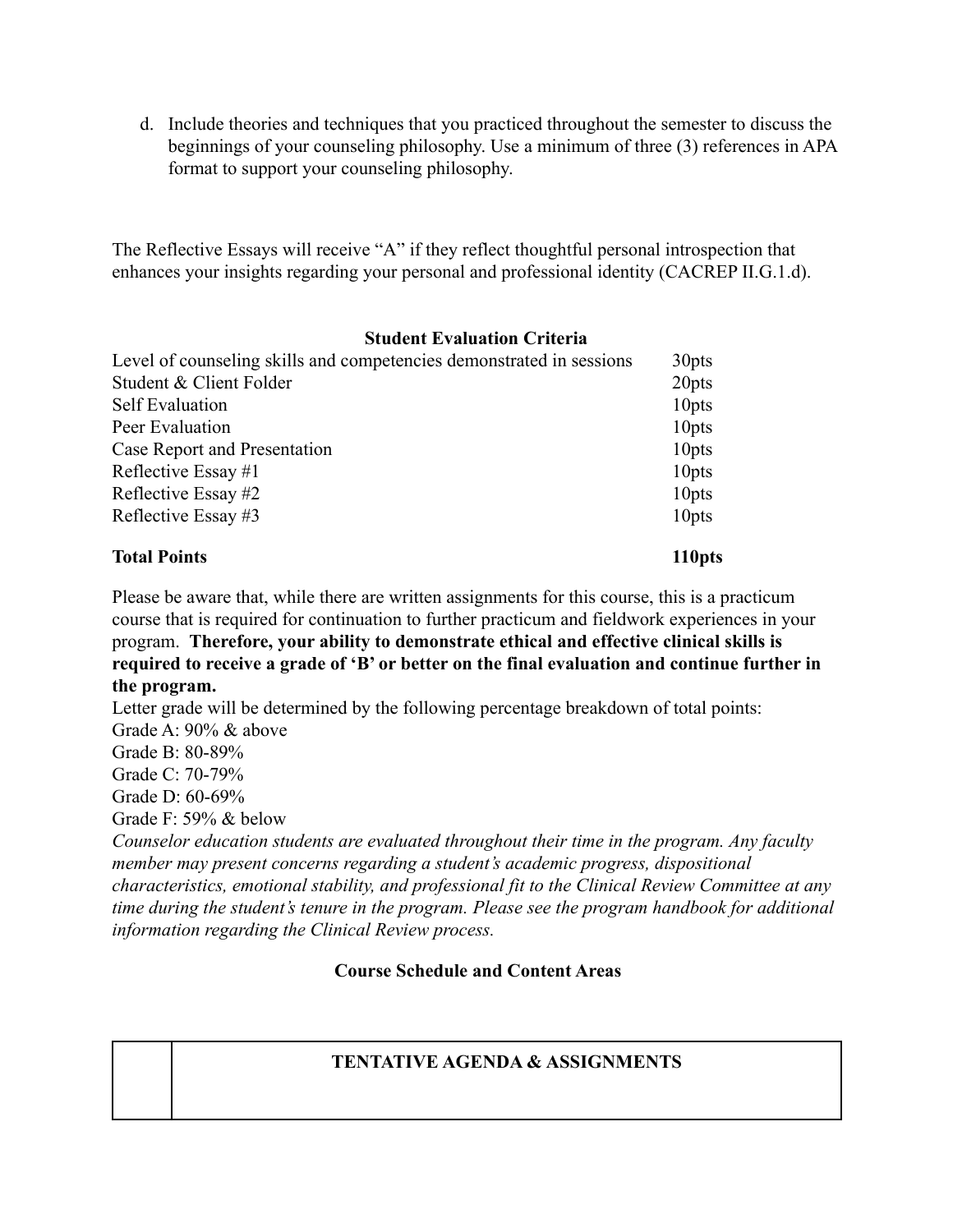| Wee<br>$\bf k$ |                                                                                                                                                       |
|----------------|-------------------------------------------------------------------------------------------------------------------------------------------------------|
| 1              | Syllabus Review, Practicum Goals, ASCA National Model                                                                                                 |
|                | Ethical and Legal Issues                                                                                                                              |
| $\overline{2}$ | First Session Role Play, Group Supervision                                                                                                            |
|                | Ethics and Legal Issues, Documentation and Notes (SOAP & DAP), Decision Making<br>Model                                                               |
|                | Preparation for beginning at school sites                                                                                                             |
| 3              | Crisis Assessments, Broaching Race and Multicultural Issues in Session, Anti-racist<br><b>School Counseling Practices</b>                             |
| $\overline{4}$ | Counseling Core Conditions and Basic Counseling Skills<br>Adlerian Theory, Choice Theory, Person-Centered Counseling,<br>Role of the school counselor |
| 5              | CBT and Solution Focused Brief Theories in Schools<br>(REFLECTIVE ESSAY DUE)                                                                          |
| 6              | Classroom Management, Multi-Tiered Systems of Support, and Teaching Classroom<br>Guidance                                                             |
|                | (MINI THEORY LESSONS DUE)                                                                                                                             |
| $\overline{7}$ | REBT, DBT, Reality Therapy                                                                                                                            |
| 8              | Career Assessments and other assessments in K-12                                                                                                      |
| 9              | Motivational Interviewing                                                                                                                             |
| 10             | Self Care Using SMART Goals, Mindfulness-Based Stress Reduction, Strategic Plan                                                                       |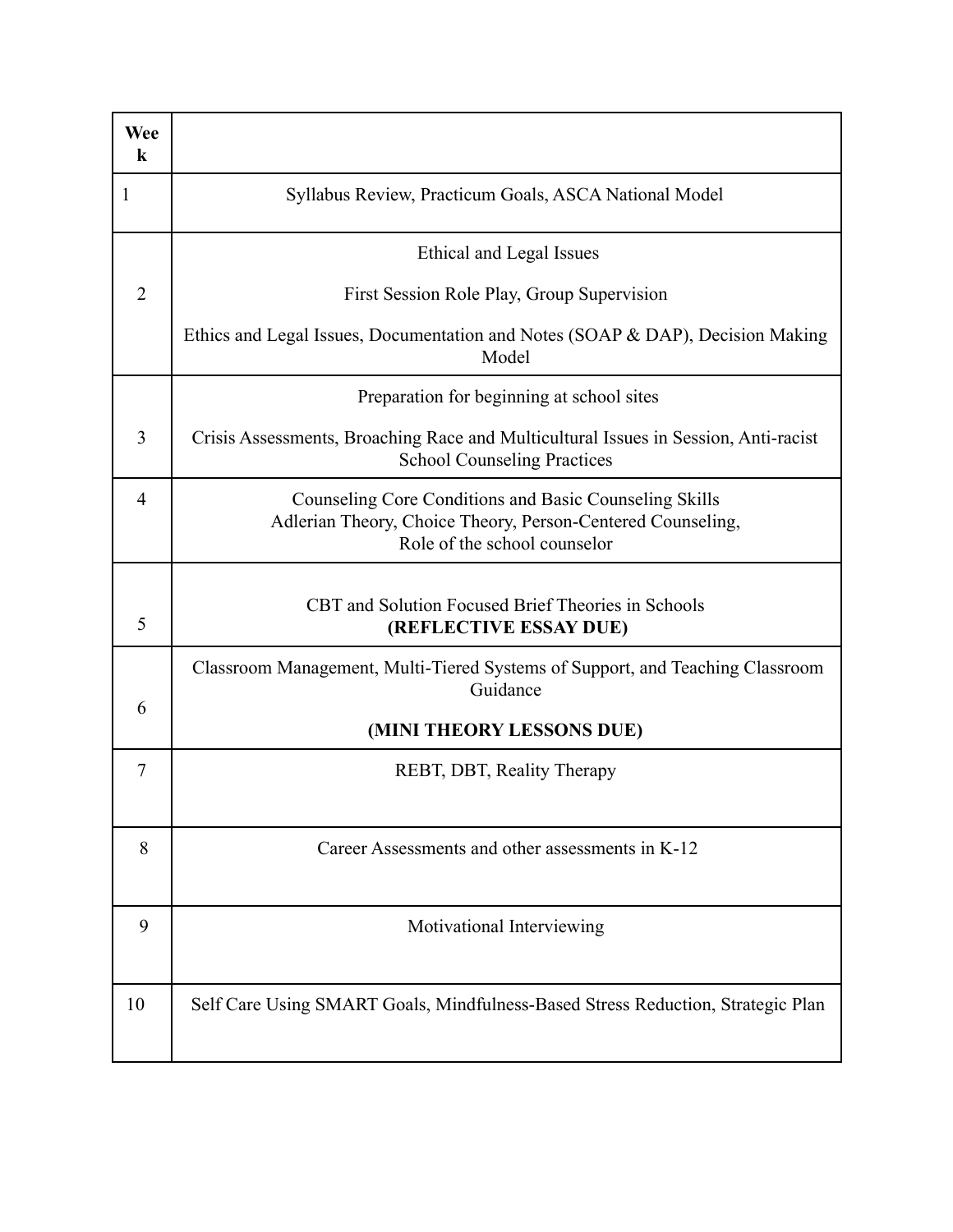| 11 | School Counseling in Elementary Schools, Family Systems                                   |
|----|-------------------------------------------------------------------------------------------|
| 12 | School Counseling in Middle Schools, Restorative Justice, Self-Disclosure and<br>Feedback |
| 13 | School Counseling in High Schools                                                         |
| 14 | <b>Trauma Informed Schools</b>                                                            |
| 15 | Development of Treatment Plan for Individual and Group Counseling<br>Self-care plan       |
| 16 | Individual Meetings                                                                       |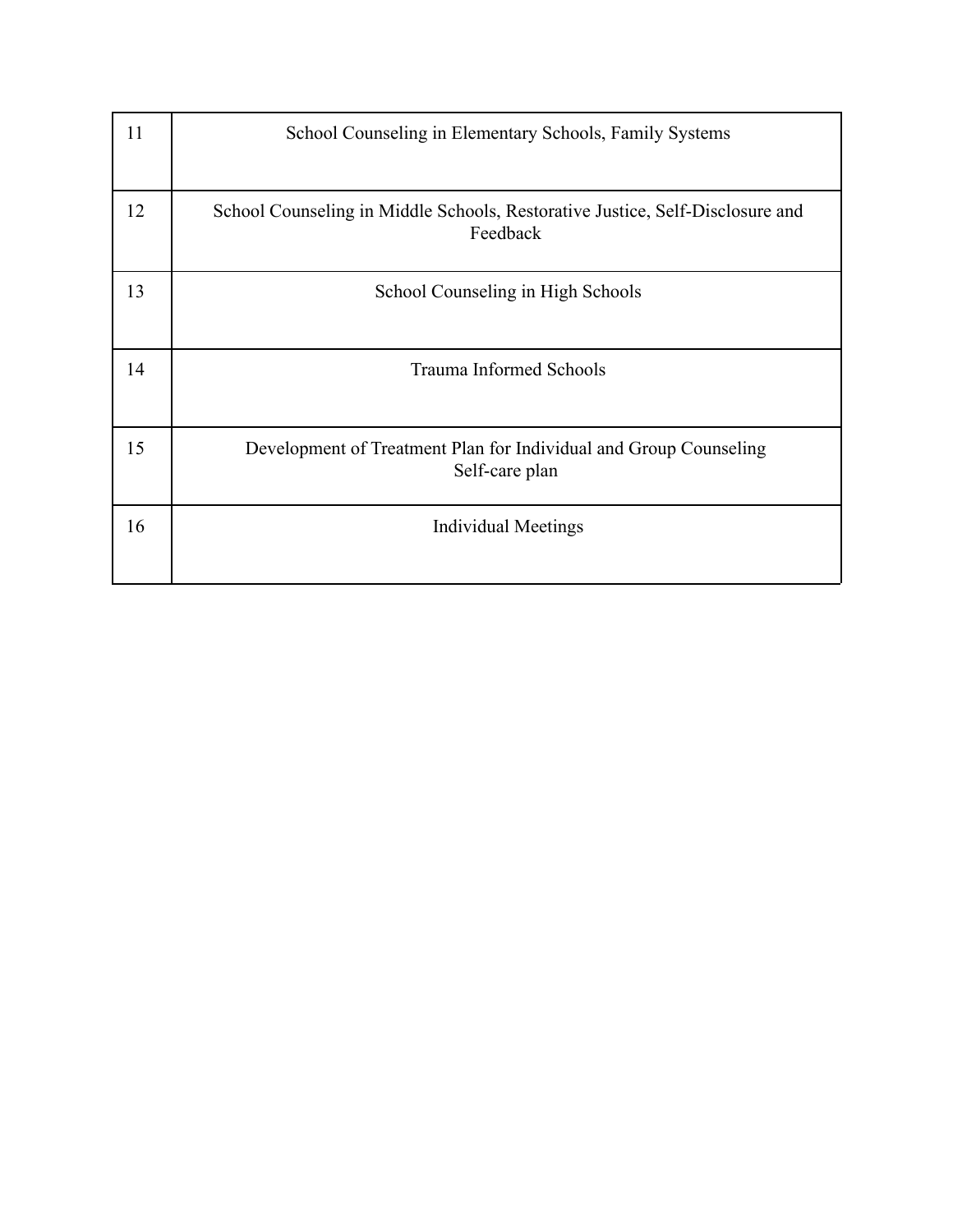# **FIELD PLACEMENT CONTRACT**

# **COUN248 Field Practica in School Counseling**

California State University, Fresno

Kremen School of Education and Human Development

Department of Counselor Education and Rehabilitation

Grade level of field placement site: Elementary \_\_\_\_ Middle\_\_\_\_\_ High\_\_\_\_\_

| <b>STUDENT:</b> | <b>ADDRESS:</b> | PHONE: |
|-----------------|-----------------|--------|
|                 |                 | EMAIL: |
|                 |                 |        |
|                 |                 |        |

| ORGANIZATION: | <b>ADDRESS:</b> | PHONE: |
|---------------|-----------------|--------|
|               |                 | EMAIL: |
|               |                 |        |
|               |                 |        |

| ON-SITE SUPERVISOR NAME AND TITLE: |  |
|------------------------------------|--|
|                                    |  |
| EMAIL:                             |  |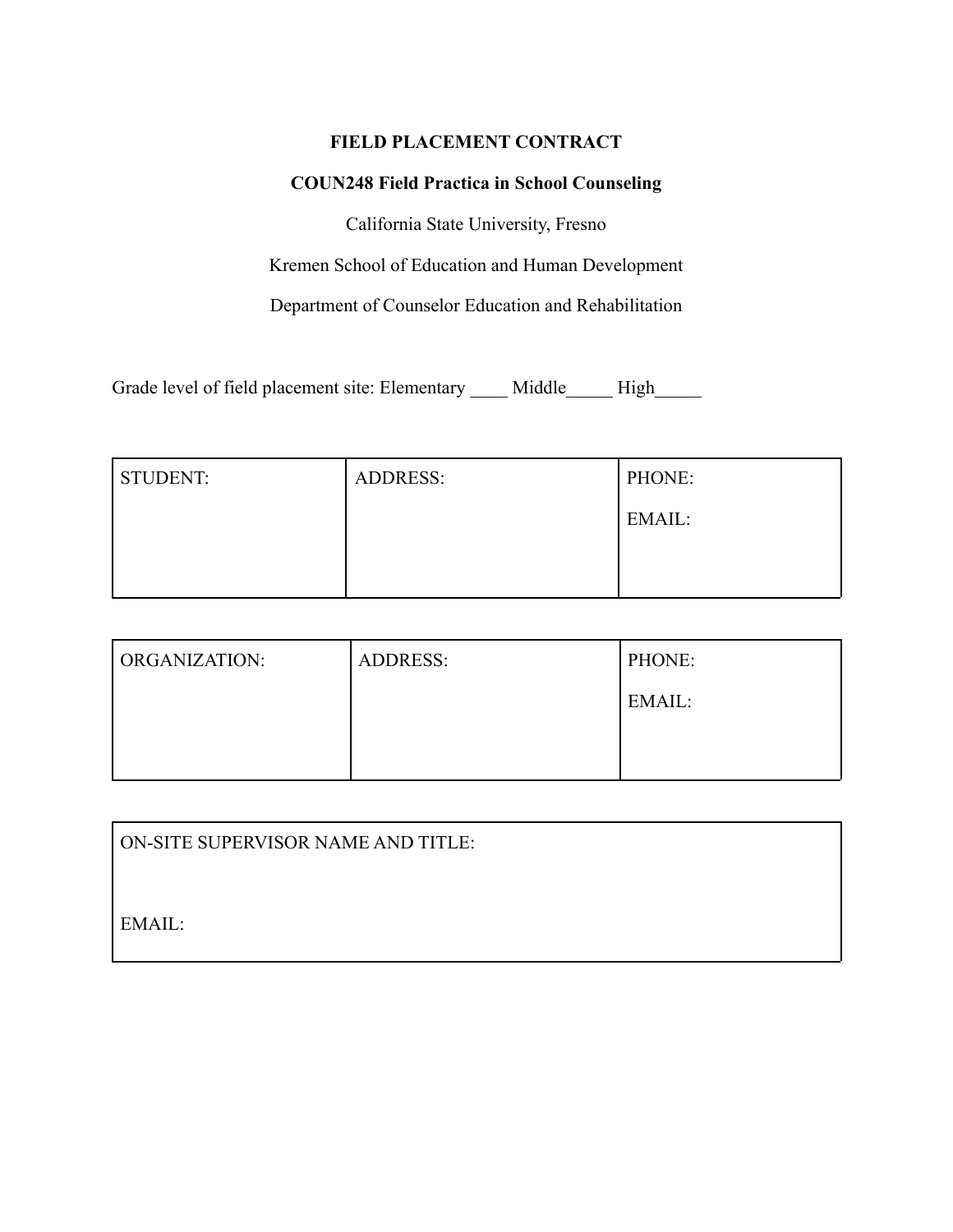| <b>HOURS PER WEEK:</b> | <b>BEGINNING DATE:</b> | <b>ENDING DATE:</b> |
|------------------------|------------------------|---------------------|
|                        |                        |                     |
|                        |                        |                     |
|                        |                        |                     |

#### **The student intern and on-site supervisor agree to the following terms:**

I. Site supervisor (on school sites) has a PPS credential for at least 2 years and will provide 1 hour of individual supervision or 1.5 hours of group supervision with student intern. Students obtaining hours from sites other than a K12 school (200 hours max) must be supervised by a supervisor with a master's level degree in counseling or related field—student must seek approval from Coun248 course instructor.

II. Site supervisor agrees to provide learning opportunities for student intern (as noted on next page) and the student agrees to abide by hours and activities approved by site supervisor. Note that students have one semester to complete 100 hours with the following specific hours/areas:

III. Student must complete all these mandatory activities on the next page to meet CTC competencies by the end of their 100 hours. Circle the agreed upon activities on the next page for this semester.

# **Observation Activities List. Circle the agreed upon activities.**

1. Undergo orientation to the PPS program at your placement

2. Identify those children with developmental, intellectual, and emotional strengths and weaknesses to identify appropriate resources and combat adjustment difficulties CTC 5, 19, 23, 29

3. Identify children with ability in art, music, reading, arithmetic and other academic areas CTC 5, 19, 23, 29

4. Identify at risk students who may be potential drop-outs CTC 5, 19, 23, 29

5. Participate in student assessment in collaboration with other school personnel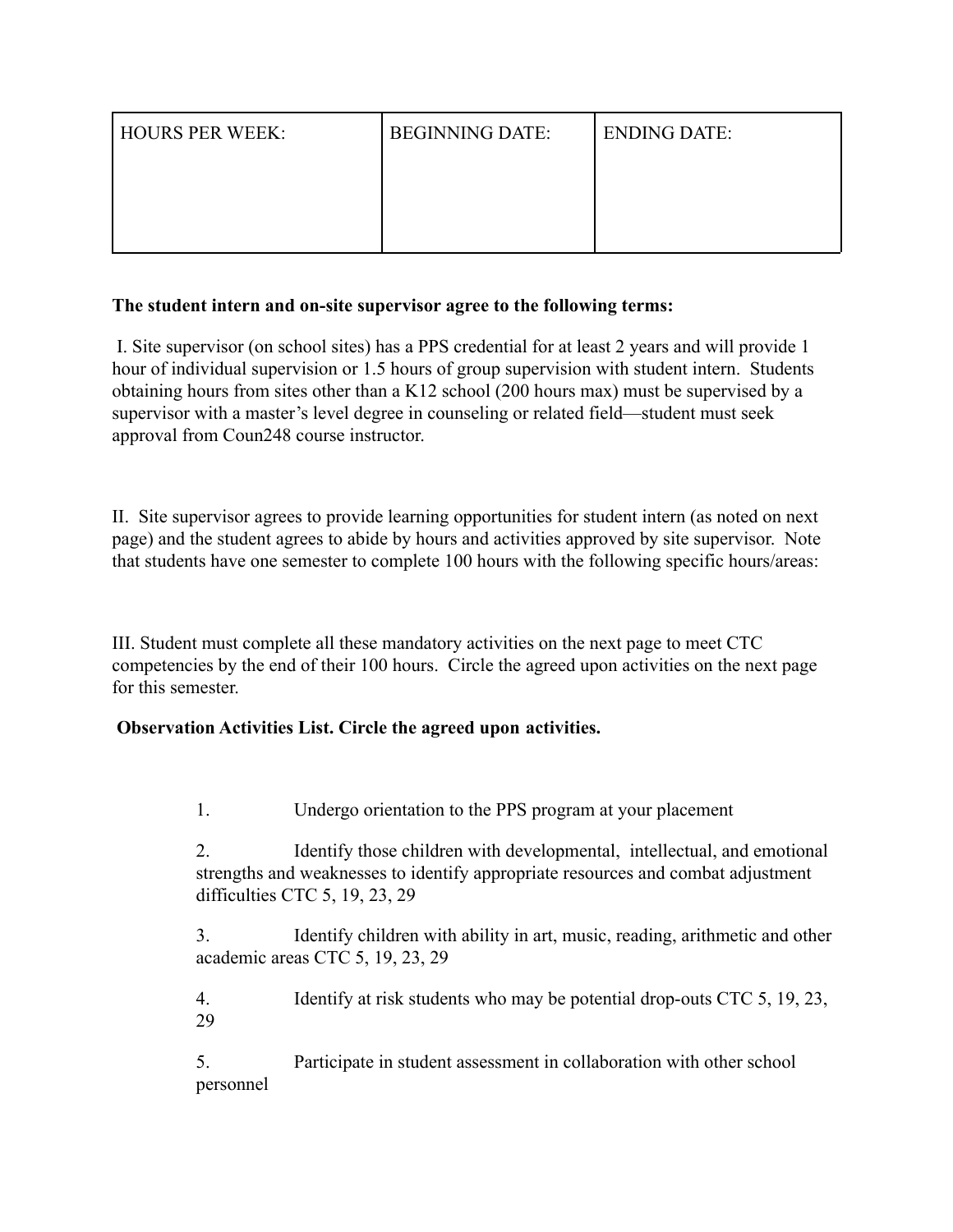6. Help students adjust to the school environment CTC 19

7. Work with students who have developed emotional and/or behavioral problems

8. Work with students who have difficulties with learning

9. Work with students who may be potential drop-outs, and/or credit deficient.

10. Help a student set up a study plan at home/ school CTC 7, 24

11. Help a child adjust to peers/ parents/ teachers CTC 5, 7, 24

12. Provide counseling or guidance for students in small groups

13. Perform individual counseling or guidance with students

14. Prepare behavior modification programs for students CTC 24, 29

15. Review scholarship possibilities with student (mainly in secondary schools) CTC 19

16. Develop career opportunities for students (mainly in secondary schools) CTC 19

17. Review plans for attending college (mainly in secondary schools) CTC 19, 23

18. Consult with a teacher regarding a particular student CTC 24

19. Observe a class

20. Make referrals to appropriate community agencies CTC 25

21. Consult with parents at school, or through phone, or home visit CTC 7, 24

22. Visit a PTA meeting in the district CTC 7

23. Participate on a Student Study Team as a counselor CTC 19, 23, 26

24. Participate on a curriculum study committee CTC 26

25. Attend regular meetings, including staff, counseling department, advisory board councils, and administrative team meetings CTC 26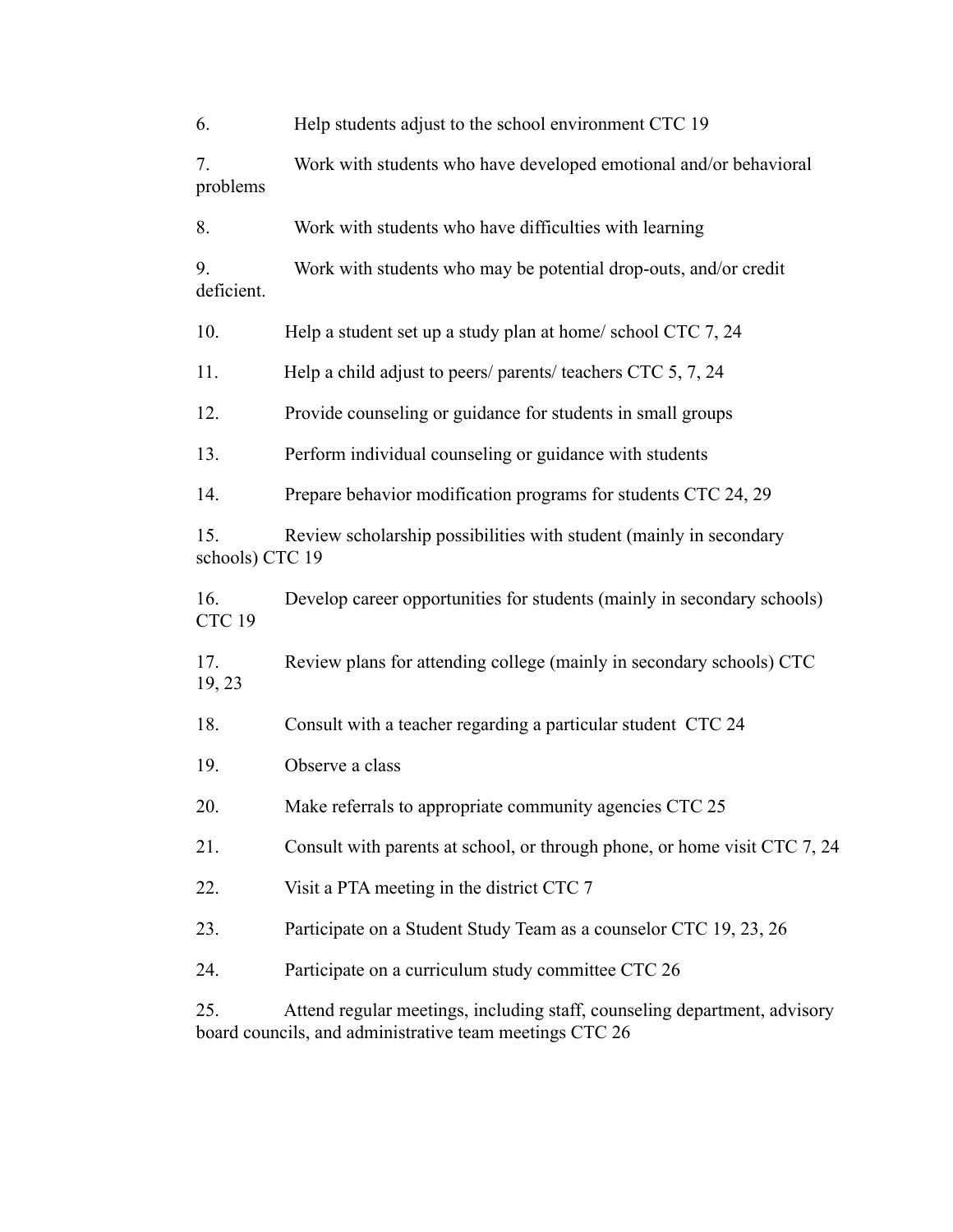26. Work with or develop counseling programs such as peer counseling/helping programs CTC 29

27. Help evaluate the PPS program CTC 29 28. Conduct in-service program for teachers/staff/parents CTC 7, 24, 29 29. Participate in mentoring programs 30. Participate in or establish a crisis counseling center CTC 29 31. Perform activities devoted to issues of diversity (minimum 150 hours) CTC 32. Become familiar with data and information systems on student learning and achievement CTC 15

33. Become familiar with the use of school technologies for information access, teaching and learning

34. Become familiar with the process of developing a master schedule

35. Have interns work individually with students that need assistance with life skills, such as organizational skills, study strategies, and time management.

# **In addition to the above mandatory activities, students need to abide by the following:**

Understand and apply ethical and the legal obligations to students, parents, administrators, and teachers.

Maintaining professional and ethical boundaries in school counseling relationships per professional association ethical guidelines created by American School Counselor

Understand and articulate the state laws and obligations regarding mandated reporting for child, elder, and dependent adults.